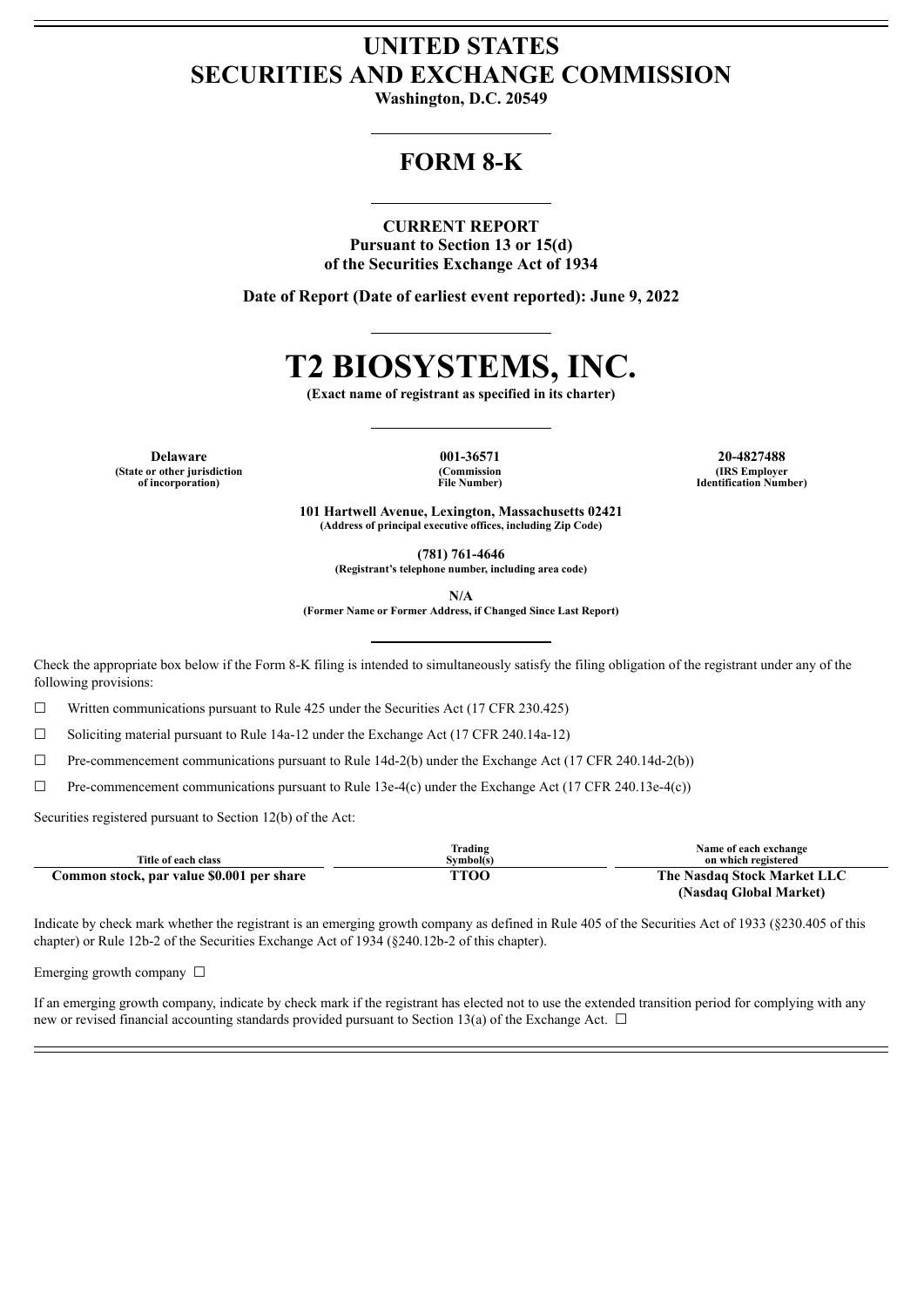#### **Item 8.01 Other Events**

As previously disclosed, on May 5, 2022 T2 Biosystems, Inc. (the "*Company*") received written notice from the Nasdaq Stock Market LLC ("*Nasdaq*") indicating that the Company had failed to maintain compliance with the minimum bid requirement under Nasdaq Listing Rule 5550(a)(2) (the "*Bid Price Rule*"). The Company appealed that determination pursuant to procedures set forth in the Nasdaq rules and requested to transfer the Company's shares of common stock from The Nasdaq Global Market to The Nasdaq Capital Market. The Company's appeal was heard by a Nasdaq Hearings Panel (the "*Panel*") on June 2, 2022.

On June 9, 2022, the Company received a letter from the Nasdaq notifying the Company that the Nasdaq had granted the Company's request to be transferred, effective at the open of trading on June 13, 2022, to The Nasdaq Capital Market and the Company's request for an exception to the Bid Price Rule until November 1, 2022. If the Company does not regain compliance with the Bid Price Rule during the additional 180-day extension, Nasdaq will provide written notification to the Company that its common stock will be delisted. At that time, the Company may appeal the relevant delisting determination to a hearings panel pursuant to the procedures set forth in the applicable Nasdaq Listing Rules. The letter states that the Nasdaq staff will provide written notification that the Company has achieved compliance with Rule  $5450(a)(1)$  if at any time before November 1, 2022, the bid price of the Company's common stock closes at \$1.00 per share or more for a minimum of ten consecutive business days.

The Company intends to monitor the bid price of its common stock and consider available options, including effecting a reverse stock split, if its common stock does not trade at a level likely to result in the Company regaining compliance with Nasdaq's minimum bid price rule by November 1, 2022.

This current report on Form 8-K contains forward-looking statements within the meaning of the Private Securities Litigation Reform Act of 1995. All statements contained in this current report on Form 8-K that do not relate to matters of historical fact should be considered forward-looking statements, including, without limitation, statements about the Company's ability to regain compliance with the listing requirements of the Nasdaq Capital Market, including its ability to effect a reverse share split, as well as statements that include the words "expect," "intend," "plan", "believe", "project", "forecast", "estimate," "may," "should," "anticipate," and similar statements of a future or forward looking nature. These forward-looking statements are based on management's current expectations. These statements are neither promises nor guarantees, but involve known and unknown risks, uncertainties and other important factors that may cause actual results, performance or achievements to be materially different from any future results, performance or achievements expressed or implied by the forward-looking statements, including, but not limited to, (i) any inability to (a) realize anticipated benefits from commitments, contracts or products; (b) successfully execute strategic priorities; (c) bring products to market; (d) expand product usage or adoption; (e) obtain customer testimonials; (f) accurately predict growth assumptions; (g) realize anticipated revenues; (h) incur expected levels of operating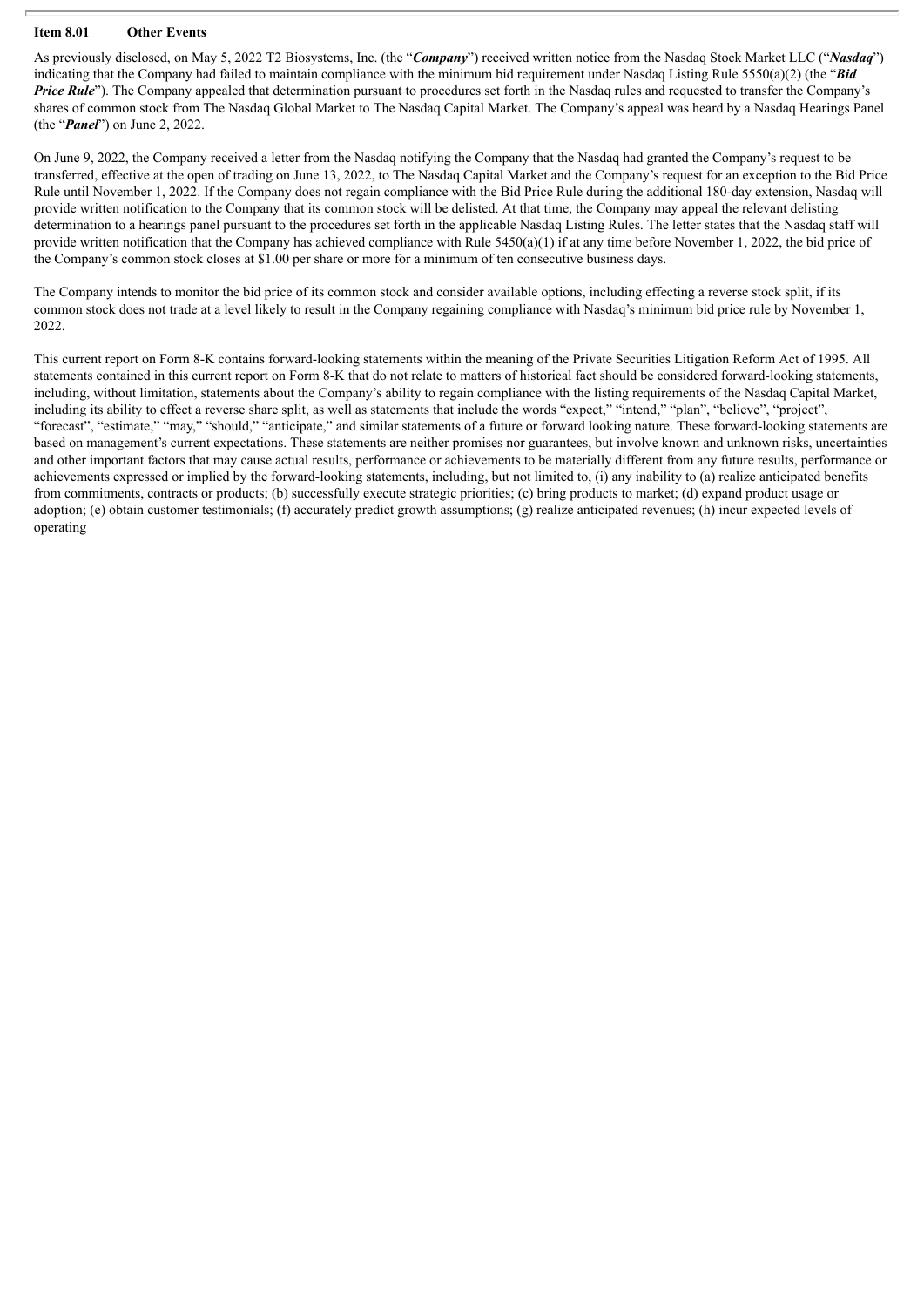expenses; or (i) increase the number of high-risk patients at customer facilities; (ii) failure of early data to predict eventual outcomes; (iii) failure to make or obtain anticipated FDA filings or clearances within expected time frames or at all; or (iv) the factors discussed under the heading "Risk Factors" in the company's Annual Report on Form 10-K for the year ended December 31, 2021 and Quarterly Report on Form 10-Q for the quarter ended March 31, 2022, and other filings the company makes with the SEC from time to time. These and other important factors could cause actual results to differ materially from those indicated by the forward-looking statements made in this current report on Form 8- K. Any such forward-looking statements represent management's estimates as of the date of this current report on Form 8-K. While the company may elect to update such forwardlooking statements at some point in the future, unless required by law, it disclaims any obligation to do so, even if subsequent events cause its views to change. Thus, no one should assume that the Company's silence over time means that actual events are bearing out as expressed or implied in such forward-looking statements. These forward-looking statements should not be relied upon as representing the company's views as of any date subsequent to the date of this current report on Form 8-K.